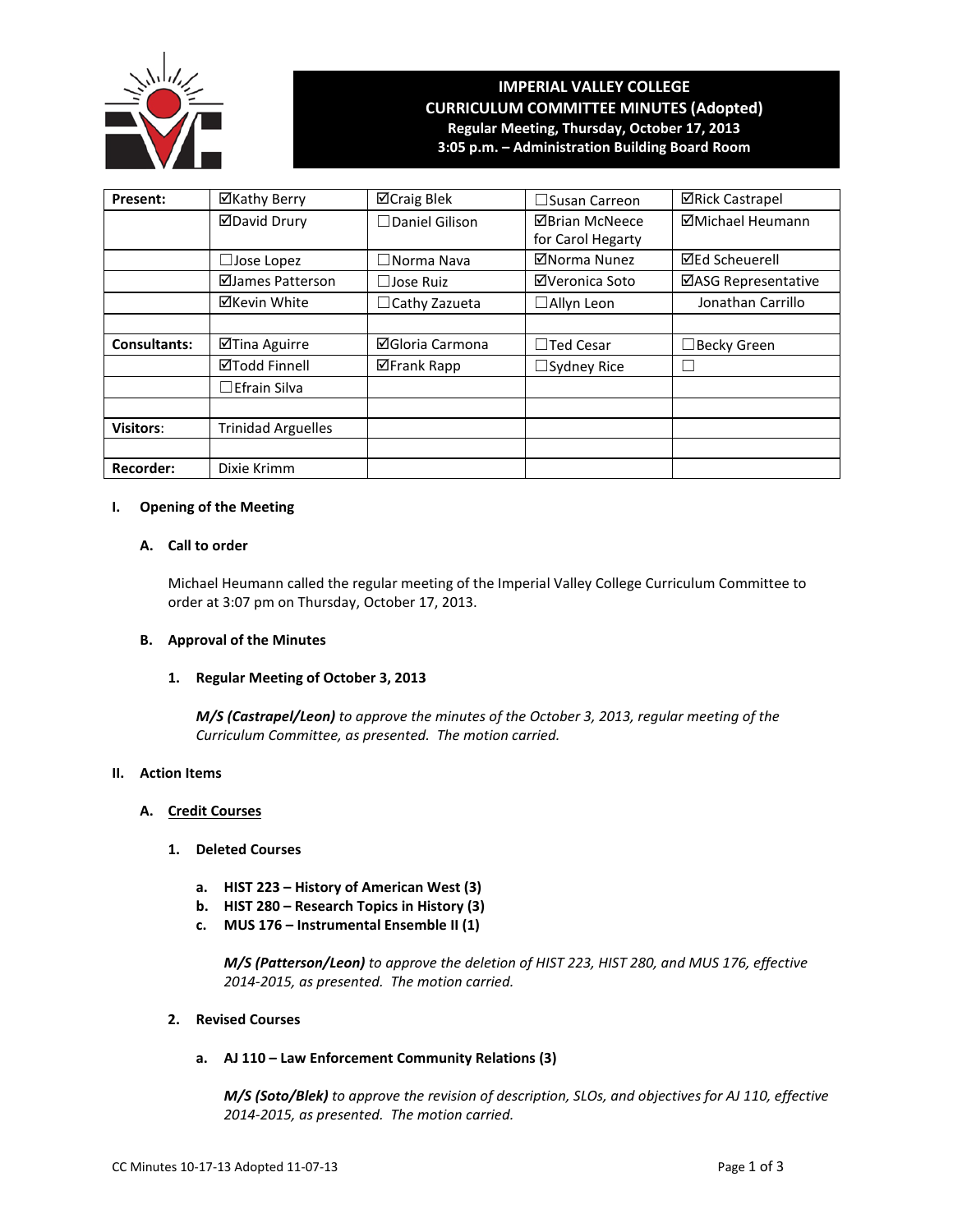# **b. ART 100 – History of Art I (3)**

**c. POLS 102 – American Government & Politics (3)**

*M/S (Castrapel/Blek) to approve the textbook revision for ART 100 and POLS 102, effective 2014- 2015, as presented. The motion carried.*

**d. HIST 110 – Early Western Civilization (3)**

*M/S (Leon/Blek) to approve the revision of objectives and content for HIST 110, effective 2014- 2015, as presented. The motion carried.*

## **B. Distance Education Courses – Addendum Documentation**

## **a. COUN 120 – College Success Skills (3)**

*M/S (Soto/Leon) to approve the Distance Education Addendum for COUN 120, effective Spring 2014, to provide greater access and allow the inclusion of all modalities of learning, as presented. The motion carried.*

- James Patterson asked how many sections are offered.
- Veronica Soto stated that currently 1-2 sections are offered but due to the new mandates for student success this course would fill that need.
- It is CSU transferable, so Veronica would like to have it count under area E for CSU GE-B so that students on the transfer degree can count it.
- Those students that need an elective course can use this to fulfill their requirement.
- Online is a good way to offer additional sections.

## **C. Degrees and Certificates**

#### **1. Revised Degrees and Certificates**

#### **a. History Degree**

*M/S (Leon/Soto) to approve the revision of the History Degree Program, from A.A. Degree to A.A.-T. Degree, effective 2014-2015, as presented. The motion carried.* 

# **III. Discussion Items**

#### **1. IVC General Education Section Review – Michael and Veronica**

Veronica Soto reviewed the IVC graduation requirements document. Areas of emphasis reviewed. Departments initiate request to include courses as appropriate for the areas of emphasis. ARAB 100 discussed for Humanities areas.

James Patterson expressed concern that areas duplicate disciplines and a student would not be getting a well-rounded education.

We are able to make adjustments to the general education sections as appropriately determined by departments. It was suggested that the departments review the areas and determine if any changes were appropriate and necessary.

James suggested brining this discussion to Academic Senate. Michael will bring the issue to Eric Lehtonen for inclusion in future discussion. Michael will bring back to this committee for future discussion as well.

Veronica Soto – should be looking at general education pathways along with their degree pathways.